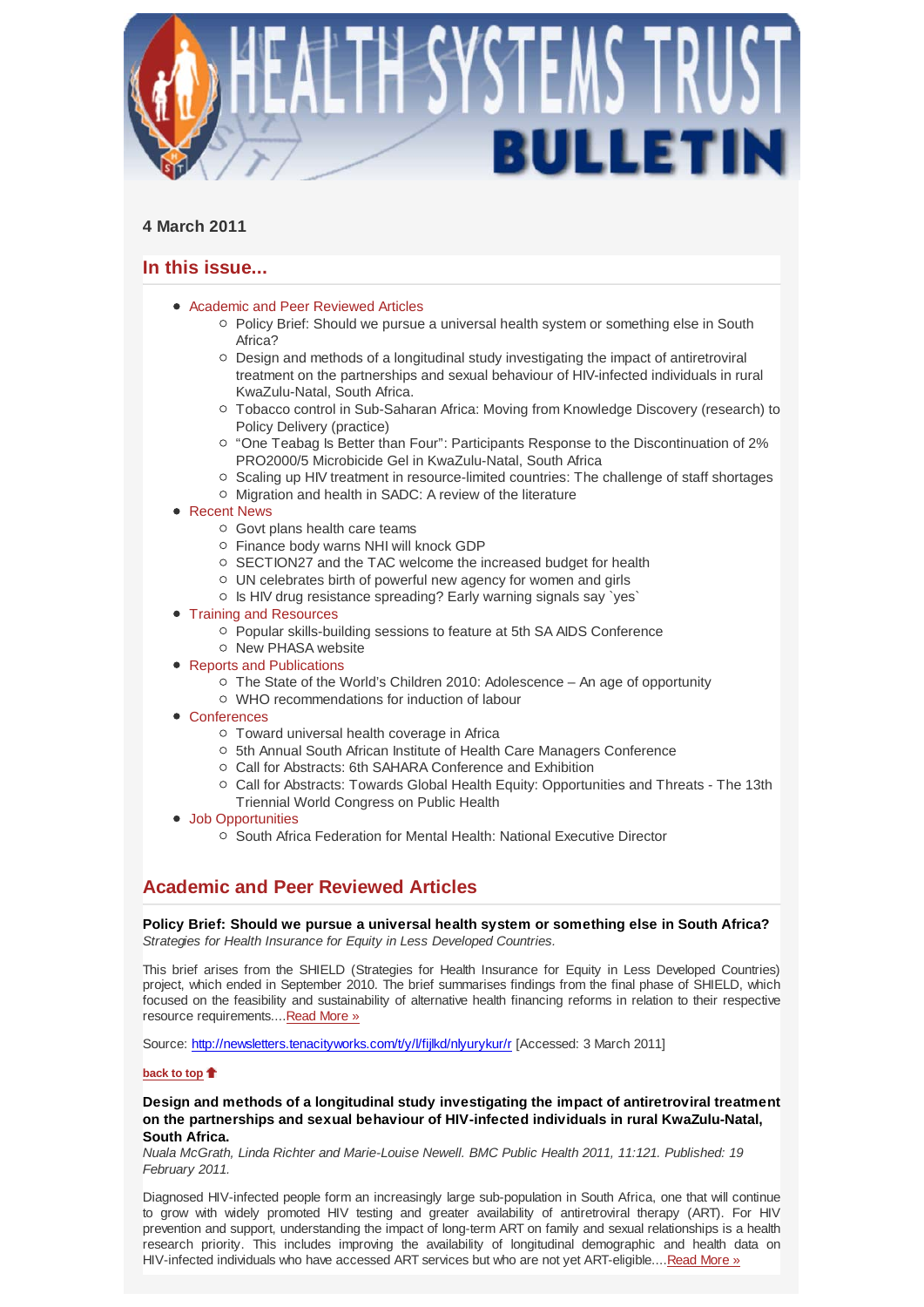#### **back to top**

## **Tobacco control in Sub-Saharan Africa: Moving from Knowledge Discovery (research) to Policy Delivery (practice)**

*Lekan Ayo-Yusuf. PHASA. Published: 15 February 2011.*

Use of tobacco in the form of cigarettes and snuff is common in Africa. However, data on tobacco use prevalence in several countries in sub-Saharan African region is scarce. The most comprehensive global comparison of adult smoking rates suggests a smoking prevalence of 18% (28% among males and 8% among females). Because smoking rates in the African region, especially among women, are considered to be relatively low compared to the more developed countries, the tobacco industry has turned its attention to the African region as its future growth market....Read More »

Source: http://bit.ly/gNpsMk [Accessed: 3 March 2011]

#### **back to top**

## **"One Teabag Is Better than Four": Participants Response to the Discontinuation of 2% PRO2000/5 Microbicide Gel in KwaZulu-Natal, South Africa**

*Mitzy Gafos, Misiwe Mzimela, Hlengiwe Ndlovu, Nkosinathi Mhlongo, Yael Hoogland, and Richard Mutemwa. PLoS One. 2011; 6(1). Published: 21 January 2011.*

The Microbicides Development Programme evaluated the safety and effectiveness of 0.5% and 2% PRO2000/5 microbicide gels in reducing the risk of vaginally acquired HIV. In February 2008 the Independent Data Monitoring Committee recommended that evaluation of 2% PRO2000/5 gel be discontinued due to futility. The Africa Centre site systematically collected participant responses to this discontinuation.....Read More »

Source: http://www.ncbi.nlm.nih.gov/pmc/articles/PMC3024978/?tool=pubmed [Accessed: 3 March 2011]

#### **back to top**

#### **Scaling up HIV treatment in resource-limited countries: The challenge of staff shortages**

*Christian Laurent. Journal of Public Health Policy. Published: 24 February 2011.*

Scaling up antiretroviral therapy (ART) in resource-limited countries is a major challenge for health professionals and program managers due to the large number of patients and the severe shortage of health-care workers. The estimated number of patients in those settings requiring ART in 2009 was 14.6 million, of whom 64 per cent were not yet treated. The World Health Organization estimates that there is an overall deficit of more than 4 million physicians, nurses, midwives, and support workers for achieving the essential health interventions and the Millennium Development Goals (including the scaling up of HIV care). Strengthening the health systems through education, job-specific training, recruitment, and retention of health-care workers is imperative. In the meantime, task shifting is a key element of the response to the staff shortages, but further innovative models of care delivery are needed.... Read More »

Source: http://www.palgrave-journals.com/jphp/journal/vaop/ncurrent/full/jphp20118a.html [Accessed: 3 March 2011]

#### **back to top**

#### **Migration and health in SADC: A review of the literature**

*Vearey, J., Wheeler, B. and Jurgens-Bleeker, S., 2011. International Organization for Migration, Pretoria: South Africa.*

This review presents a synthesis of published literature relating to migration and health in the Southern African Development Community (SADC). To support this review, a set of key informant interviews with representatives of academic institutions and international organizations working on migration and health in SADC have been undertaken to supplement the findings from the literature..... Read More »

Source: http://www.migration.org.za/publication/vearey-j-wheeler-b-and-jurgens-bleeker-s-2011-migrationand-health-sadc-review-literatur [Accessed: 3 March 2011]

**back to top**

## **Recent News**

#### **Govt plans health care teams**

*IOL. Published: 3 March 2011.*

The government was introducing the new family health care teams because it wanted to get better outcomes from the people, who were currently known as community health care workers, Fidel Hadebe, the spokesman for the Department of Health, said this week. Last week, Finance Minister Pravin Gordhan allocated R1.2 billion for this function over a three-year period. He said it was part of a number of initiatives that would lay the foundation for the national health insurance....Read More »

Source: http://www.iol.co.za/business/business-news/govt-plans-health-care-teams-1.1035674 [Accessed: 4 March 2011]

**back to top**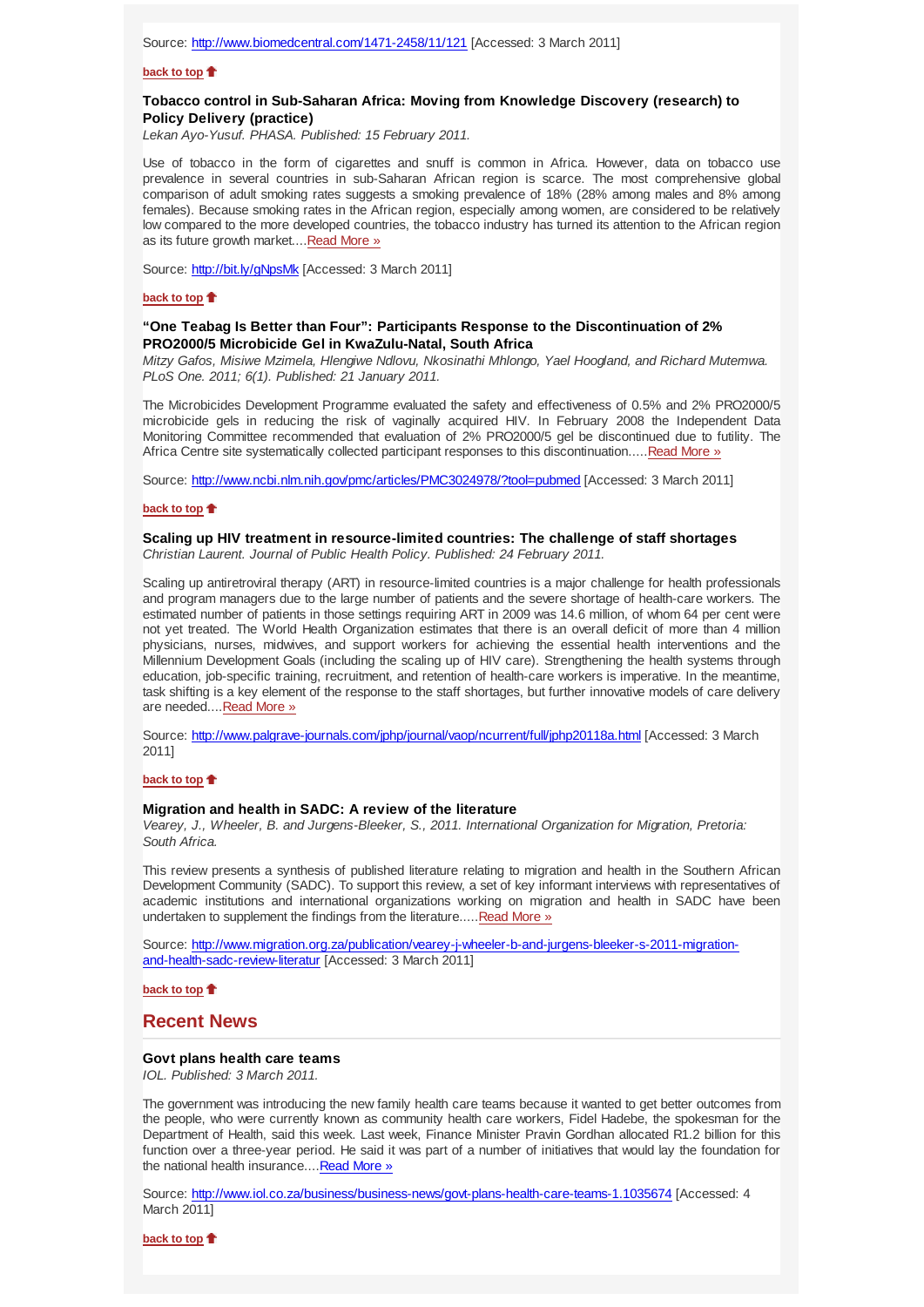## **Finance body warns NHI will knock GDP**

*Linda Ensor. Business Day. Published: 2 March 2011.*

Growth in gross domestic product (GDP) would fall if the government decided to fund the proposed National Health Insurance (NHI) scheme through tax increases rather than by borrowing, research conducted by the Financial and Fiscal Commission has shown. Private consumption spending and private investment would also fall if the government decided to pursue this option, the commission's acting chairman and CEO, Bongani Khumalo, said yesterday. He was addressing a joint sitting of Parliament's finance committees which are holding public hearings on the budget's fiscal framework and revenue proposals.... Read More »

Source: http://www.businessday.co.za/articles/Content.aspx?id=135920 [Accessed: 3 March 2011]

### **back to top**

## **SECTION27 and the TAC welcome the increased budget for health**

*Health-e News. Published: 28 February 2011.*

SECTION27 and the TAC welcome the proposed increases in health expenditure outlined in the budget tabled by Minister of Finance Pravin Gordhan on 23 February 2011. In particular, we welcome the Minister's commitment to significant investment in strengthening the public health sector. However, we are concerned that the additional R11 billion available for 2011/12 will not necessarily translate into improvements in the delivery of health care services in the absence of a reasonable plan to address endemic and systemic problems with budgeting and expenditure within health departments at all spheres of government....Read More »

Source: http://www.health-e.org.za/news/article.php?uid=20033092 [Accessed: 1 March 2011]

## **back to top**

#### **UN celebrates birth of powerful new agency for women and girls**

*UN News Centre. Published: 24 February 2011.*

Luminaries from the worlds of politics, entertainment, business, the media, music and film are joining the United Nations today as it celebrates the birth of a powerful new agency giving voice to women and girls worldwide. UN Women – formally known as the UN Entity for Gender Equality and the Empowerment of Women – was established in July 2010 by the General Assembly, merging four previous UN bodies dealing with women's issues....Read More »

Source: http://www.un.org/apps/news/story.asp?NewsID=37612&Cr=UN+Women&Cr1= [Accessed: 1 March 2011]

## **back to top**

## **Is HIV drug resistance spreading? Early warning signals say `yes`**

*Aidsmap. Published: 3 March 2011.*

Signals warning of the transmission of drug-resistant HIV are growing in low and middle-income countries, and governments should step up surveillance efforts as they scale up treatment, experts concluded today at the Eighteenth Retroviruses Conference in Boston. A World Health Organization survey of `early warning indicators` - levels of performance that treatment services should be hitting in order to minimise the risk of drug resistance – showed substantial problems with drug stock-outs, loss to follow-up and patients picking up drugs on time in nine African countries in 2008.....Read More »

Source: http://www.aidsmap.com/page/1684209/ [Accessed: 3 March 2011]

## **back to top**

## **Training and Resources**

#### **Popular skills-building sessions to feature at 5th SA AIDS Conference** *www.saaids.com*

Skills-building sessions at the SA AIDS Conference series have always been a very popular activity with a tangible value that delegates could use and apply back at the workplace or in their communities. Some of the skills-building sessions that have been lined up for conference delegates:

- The Biggest HIV/AIDS PR Blunders of All Time and How to Avoid Them: practical skills on writing a press release and engaging with the media.

- Nurses and the ART of Comprehensive HIV/TB Care: essential skills for professional nurses to initiate and manage pregnant women, children and adults on antiretroviral therapy (ART) and to diagnose and manage common opportunistic illnesses, with an emphasis on TB.

- HIV and Opportunistic Infections - Case Studies in Adults: reviewing challenging case studies in HIV management, with a focus on opportunistic infections.

- Assessing the Capacity of a Health Facility Manager: background principles for health care managers in particularly, pertaining to capacity assessment including common pitfalls and practical tools. The responsibility of management and specific roles with regards to job profiling will also be explored.

- Making Evidence-informed Decisions Using the Latest HIV/AIDS Evidence: Workshop participants will learn about the role of the Cochrane Collaboration in the fight against HIV/AIDS, how to navigate the Cochrane Library to find relevant reviews of HIV/AIDS interventions, and how to interpret the results of a Cochrane systematic review

- Medical Male Circumcision: Standardised Instrument Kits for Adult Circumcision and Early Infant Male Circumcision Devices: providing clinicians with an overview of the pre-assembled disposable kit for adult male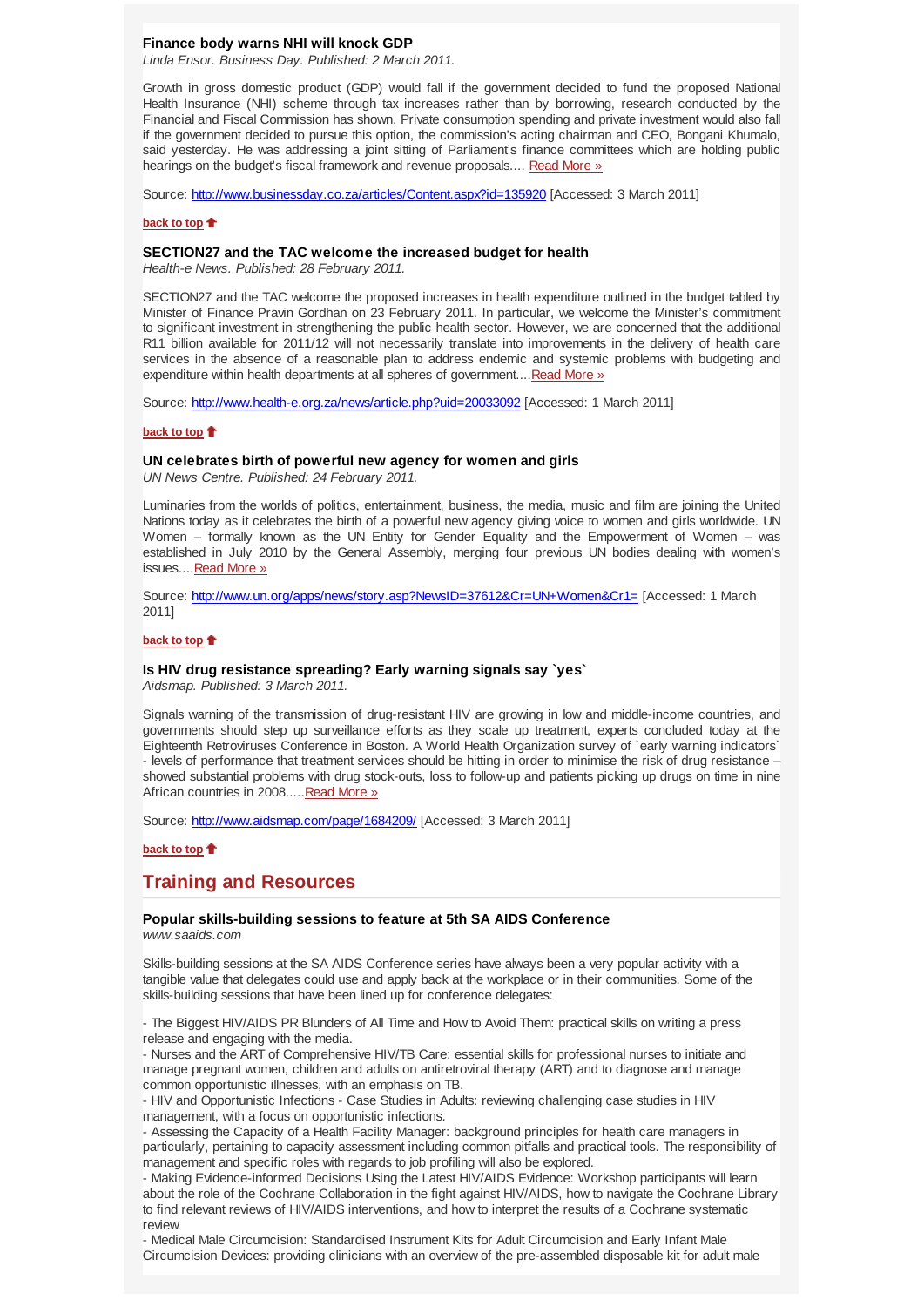circumcision using the forceps-guided technique and the three WHO-endorsed devices for early infant male circumcision.

CEU accreditation: Medical doctors can obtain 32 CEUs (Continuing Education Units) when they attend the SA AIDS Conference. General enquiries for SA AIDS Conference: sec@saaids.com or +27 (0) 12 816 9000.

#### **back to top**

#### **New PHASA website**

*http://www.phasa.org.za/*

PHASA has launched a new website providing the latest information on public health in South Africa. PHASA advocates equitable access to the basic conditions necessary to achieve health for all South African as well as equitable access to effective health care. PHASA will work with other public health associations and related organisations and advocate on national and international issues that impact on the conditions for a healthy society.

**back to top**

# **Reports and Publications**

### **The State of the World's Children 2010: Adolescence – An age of opportunity** *UNICEF*

Young people are the key to a more equitable and prosperous world, according to UNCEF's new flagship report, 'The State of the World's Children 2011 – Adolescence: An Age of Opportunity,' launched today at UN headquarters in New York. The report says that investing in the world's 1.2 billion adolescents – those who are between the ages of 10 and 19 – can break entrenched cycles of poverty....Click Here for Full Report »

Source: http://www.unicef.org/adolescence/files/SOWC\_2011.pdf [approx. 3Mb]

#### **back to top**

### **WHO recommendations for induction of labour**

*World Health Organization, Dept. of Reproductive Health and Research.*

The primary goal of the guidelines is to improve the quality of care and outcomes for pregnant women undergoing induction of labour in under-resourced settings. The target audience of these guidelines includes obstetricians, midwives, general medical practitioners, health-care managers and public health policy-makers. The guidance provided is evidence-based and covers selected topics related to induction of labour that were regarded as critical priority questions by an international, multidisciplinary group of health-care workers, consumers and other stakeholders.... Click Here for Full Report »

Source: http://www.who.int/reproductivehealth/publications/maternal\_perinatal\_health/9789241501156 /en/index.html

**back to top**

## **Conferences**

#### **Toward universal health coverage in Africa**

*Second Conference of African Health Economics and Policy Association. 15th - 17th March 2011. Saly, Palm Beach Hotel - Senegal. URL: http://afhea.org/*

AfHEA calls on all African health economists and health policy analysts, those working in Africa or on research of relevance to Africa to attend the Second Conference of the African Health Economics and Policy Association (AfHEA), which will be held in Saly Portudal (Palm Beach), Senegal from 15th to 17th March 2011. The overall theme of this conference is "Toward universal health coverage in Africa". Universal coverage is understood to mean providing financial protection against health care costs for all, as well as ensuring access to quality health care for all when needed.

### **back to top**

## **5th Annual South African Institute of Health Care Managers Conference**

*6-7 June 2011. ICC, Durban, South Africa. URL: http://www.saihcm.co.za/2011conference*

This conference will focus on successful strategies for improving health care delivery in South Africa and a special focus will be on creative and innovative management solutions; ethics and management; health care delivery; and health and migration. The 5th Annual conference is expected to draw health care managers from across all provinces in South Africa, and will represent both the public and private sector.

**back to top**

#### **Call for Abstracts: 6th SAHARA Conference and Exhibition**

*28 November – 2 December 2011. Nelson Mandela Metropolitan University Conference Centre, Port Elizabeth. URL: http://www.sahara.org.za*